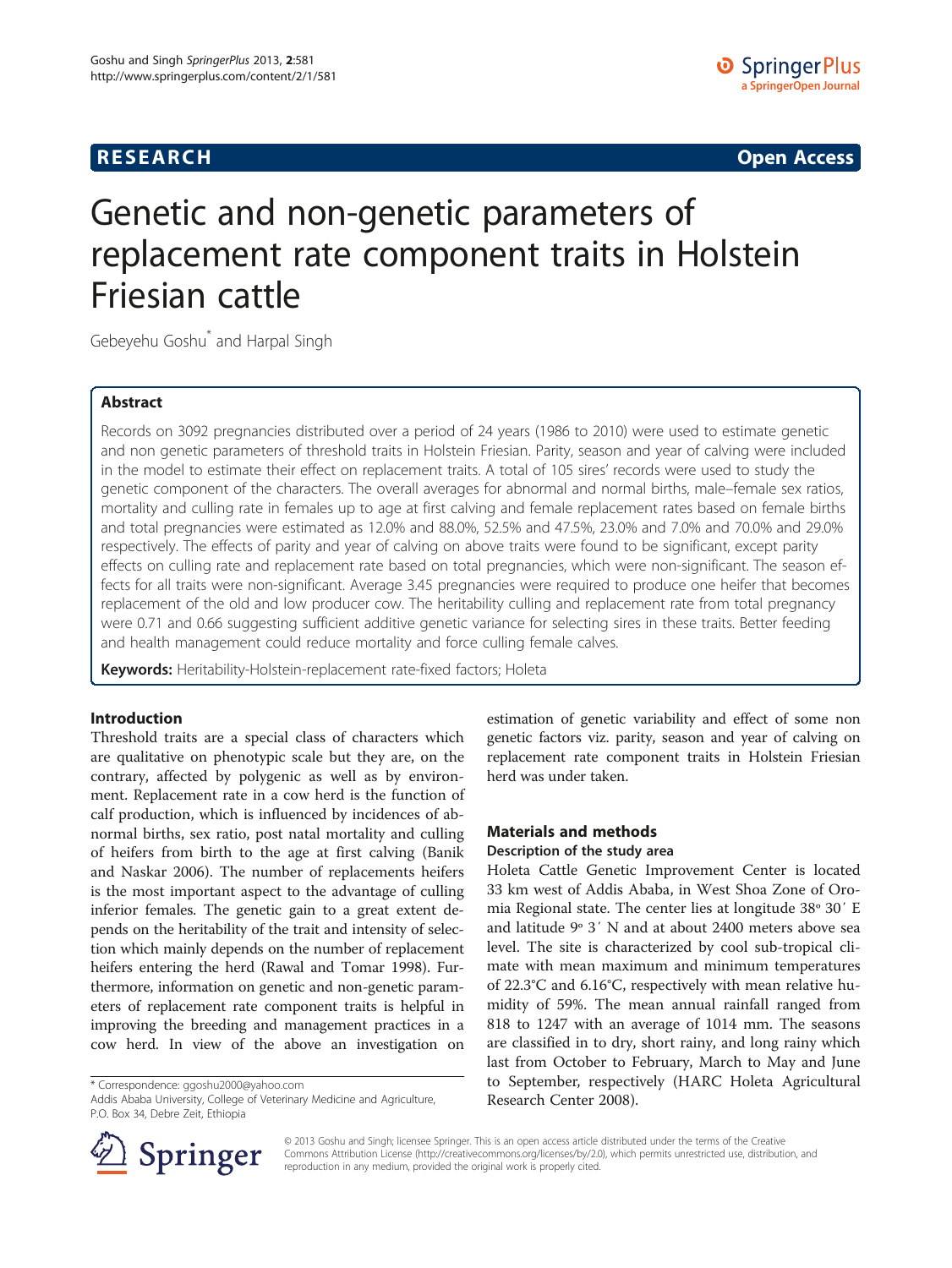#### Herd management

Cows grazing on native pasture from 8:00 am to 3:00 pm during the rainy season and they are allowed to forage irrigated pasture from February to May. Milking cows were grouped according to their milk production classes as high  $($ >14 liters), medium (8 to 14 liters) and low ( $< 8$  liters) yielding and provided with additional 0.5 kg concentrate per liter of milk, while pregnant dry cows are supplied with 3 kg of concentrates per day in the last two months of pregnancy. The concentrate mix was composed of 30% wheat middling, 30% noug seed cake (Guizeta abysinica), 25% wheat bran, 10% corn, 4% limestone and 1% salt. All animals had free access to water.

Calves were separated from their dams after birth and allowed to receive colostrums for the first 5 days of their age. Bucket-feeding of whole milk continued until weaning at 120 days of age. They were given 5, 4, 3, and 2 liters of milk per day from 5 to 65; 66 to 85; 86 to 105; and 106 to 120 days of ages, respectively. Besides, some concentrates and hay starting from the age of 15 days were provided.

Most of the cows were served at first observed heat after calving. Heifers were inseminated after maintaining 280 kg of body weight. Heat detections were routinely followed three times in a day, i.e. early in the morning after milking; in the resting period in mid day; and in the afternoon before milking. Heat detections were carried out by herd attendants and AI technicians. Services were given after the AI technicians confirmed the heat status and then pregnancy diagnosis is conducted by manual rectal palpation after three months of last service.

Regular vaccinations against contagious bovine pleurapneumonia, lumpy skin disease, anthrax, and blackleg, foot and mouth disease and pasteurellosis were given and treatments provided when incidence of cases observed. Culling was practiced as a result of fertility failures, chronic mastitis, tuberculosis, old ages, and emaciations and in some cases due to low daily milk production.

#### Data description and analysis

Abnormal birth includes stillbirth and abortion. A calf born dead between 260 days and full term or calf died within 24 hrs after birth is designated as stillbirth while abortion the loss of the fetus between the age of 42 days and approximately 260 days.

Sex ratio is defined as the probability of a cow at a given lactation producing a live female calf. Mortality is the probability of a female calf died before reaching to the age at first caving. Culling is the probability of a female calf culled before reaching to the age at first caving. Replacement rate is defined as proportion of young females that become replacements to that of the total females born and of total pregnancies in particular year

A total of 3092 calving collected over 24 years from 1986 to 2010 from 105 Friesian sires were used. In this study only singleton births were considered. Twin births were few and removed from the analysis. The traits considered were abnormal and normal births, sex ratios, mortality, and culling and survival rate up to the age at first calving and replacement rates based on female calves born and total pregnancies. The fixed effects studied were parity, season and year of calving. Proportions were estimated for each trait and transformed to arcsine and analyzed using the SAS procedures of General Linear Model (SAS Statistical Agricultural System [2002](#page-6-0)).

$$
Y_{ijkl}{=}\mu{+}P_i{+}Q_j{+}S_k{+}e_{\text{eijkl}}
$$

Where,

 $Y_{ijkl} = i^{th}$  observation (replacement rate/component traits) from a cow belonging to  $k<sup>th</sup>$  parity, calved in j<sup>th</sup> season of i<sup>th</sup> year;

 $\mu$  = overall mean;

 $P_i$  = effect of i<sup>th</sup> parity of lactation  $(1... 8^+)$ 

 $Q_k$  = effect of  $k^{\text{th}}$  year of calving (1... 24)

 $S_i$  = effect of j<sup>th</sup> season of calving (1, 2, 3)

 $e_{ijkl}$  = random error specific to the particular observation and assumed to be normally and independently distributed with mean zero and variance  $\sigma^2$  ie. $\sigma^2 \sim \text{NID}(0, \sigma_e^2)$ .

Sex ratio is expected to be 1:1. The equality of observed overall sex ratio (percent male birth) with expected overall sex ratio was tested by Chi square  $(\chi^2)$  test.

Random model was used to study the effect of sires on the different threshold traits. [Tomar et al. \(1991\)](#page-6-0) devised a method for genetic analysis of proportion data without transformation by conducting the analysis of variance using the following method.

Total sum of squares =  $pN-p^2N = pqN$ 

$$
\text{Sire sum of squares} = \sum p_i^{\,2} n_i \text{-} p^2 N = pqN \text{-} \sum p_i q_i n_i
$$

Error sum of squares =  $pN - \sum p_i^2 n_i = \sum p_i q_i n_i$ 

Where,

 $n_i$  = number of total progenies of i<sup>th</sup> sire  $a_i$  = number of affected progenies of i<sup>th</sup> sire

 $N = \sum n_i$ 

 $p_i = a_i / n_i$  = average incidence of the trait among progenies of i<sup>th</sup> sire

 $q_i = 1 - p_i$ 

Sire component of variance  $(\sigma_s^2)$  was estimated from the mean squares of between sire  $(MS<sub>s</sub>)$  and within sire component of variance  $(\sigma_w^2)$  using the following formula:

$$
\sigma_s^2 = \frac{M S s - M S w}{K}
$$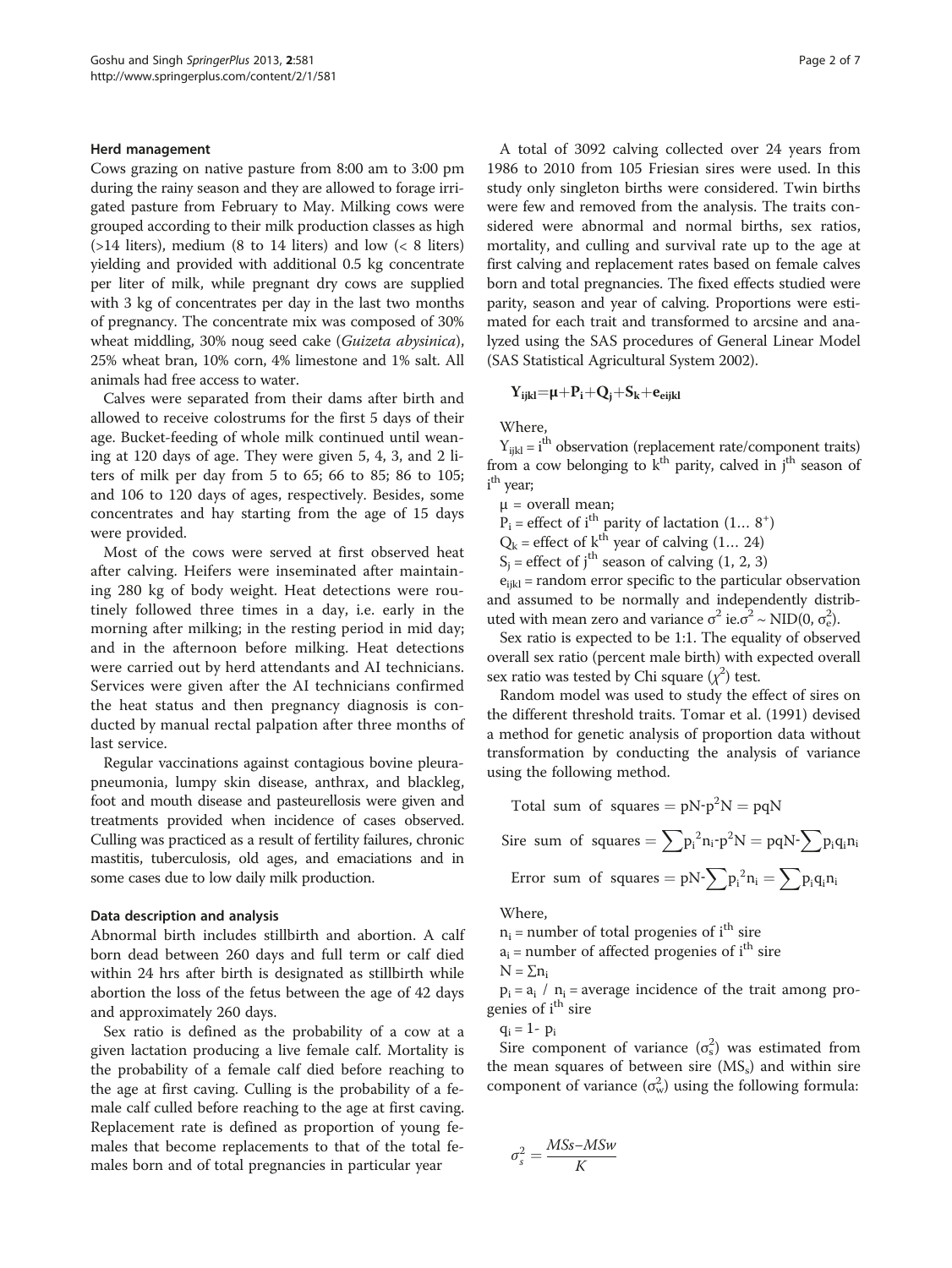<span id="page-2-0"></span>at Holta Bull Dam Station

| Source         | Total preg. | pregnancy |            | Proportion of birth from total Proportion from normal births Proportion from female<br>(sex ratio) |                      | calves birth |           | Female replacement<br>rate from |           |
|----------------|-------------|-----------|------------|----------------------------------------------------------------------------------------------------|----------------------|--------------|-----------|---------------------------------|-----------|
|                |             | Abnormal  | Normal     | <b>Male Births</b>                                                                                 | <b>Female births</b> | <b>Died</b>  | Culled    | Female births Total Preg.       |           |
| Overall        | 3092        | 360(0.12) | 2732(0.88) | 1435(0.525)                                                                                        | 1297(0.475)          | 303(0.23)    | 90(0.07)  | 904(0.70)                       | 0.29      |
| Season         |             | <b>NS</b> | <b>NS</b>  | <b>NS</b>                                                                                          | <b>NS</b>            | <b>NS</b>    | <b>NS</b> | <b>NS</b>                       | <b>NS</b> |
| Dry            | 1368        | 172(0.13) | 1198(0.88) | 615(0.51)                                                                                          | 583(0.49)            | 142(0.24)    | 36(0.06)  | 405(0.70)                       | 0.30      |
| Short          | 740         | 83(0.11)  | 656(0.89)  | 355(0.54)                                                                                          | 301(0.46)            | 66(0.22)     | 20(0.07)  | 215(0.71)                       | 0.29      |
| Long           | 984         | 105(0.11) | 878(0.89)  | 465(0.53)                                                                                          | 413(0.47)            | 95(0.23)     | 34(0.08)  | 284(0.69)                       | 0.29      |
| Parity         |             | $\ast$    | $\ast$     | $***$                                                                                              | $\ast$               | $\ast$       | <b>NS</b> | $***$                           | <b>NS</b> |
| $\mathbf{1}$   | 898         | 141(0.16) | 757(0.84)  | 391(0.52)                                                                                          | 366(0.48)            | 97(0.27)     | 22(0.06)  | 247(0.67)                       | 0.28      |
| 2              | 660         | 70(0.11)  | 590(0.89)  | 329(0.56)                                                                                          | 261(0.44)            | 61(0.23)     | 16(0.06)  | 184(0.70)                       | 0.28      |
| 3              | 493         | 43(0.09)  | 450(0.91)  | 245(0.54)                                                                                          | 205(0.46)            | 46(0.22)     | 14(0.07)  | 145(0.71)                       | 0.29      |
| $\overline{4}$ | 373         | 34(0.09)  | 339(0.91)  | 169(0.50)                                                                                          | 170(0.50)            | 35(0.21)     | 18(0.11)  | 117(0.69)                       | 0.31      |
| 5              | 258         | 32(0.12)  | 226(0.88)  | 111(0.49)                                                                                          | 115(0.51)            | 30(0.26)     | 9(0.08)   | 76(0.66)                        | 0.29      |
| 6              | 169         | 17(0.10)  | 152(0.90)  | 75(0.49)                                                                                           | 77(0.51)             | 10(0.13)     | 6(0.08)   | 61(0.79)                        | 0.36      |
| 7              | 113         | 13(0.12)  | 100(0.88)  | 49(0.49)                                                                                           | 51(0.51)             | 14(0.27)     | 3(0.06)   | 34(0.67)                        | 0.30      |
| 8+             | 128         | 12(0.09)  | 116(0.91)  | 66(0.57)                                                                                           | 52(0.43)             | 10(0.19)     | 2(0.04)   | 40(0.77)                        | 0.32      |
| Year           |             | $***$     | $***$      | $***$                                                                                              | $***$                | $***$        | $***$     | $***$                           | $***$     |
| 1986-88        | 70          | 4(0.06)   | 66(0.94)   | 38(0.58)                                                                                           | 28(0.42)             | O(0.0)       | O(0.0)    | 28(1.0)                         | 0.40      |
| 1989           | 71          | 6(0.08)   | 65(0.92)   | 39(0.60)                                                                                           | 26(0.40)             | O(0.0)       | O(0.0)    | 26(1.00)                        | 0.37      |
| 1990           | 89          | 11(0.12)  | 78(0.88)   | 42(0.54)                                                                                           | 36(0.46)             | O(0.0)       | O(0.0)    | 36(1.00)                        | 0.40      |
| 1991           | 52          | 8(0.16)   | 44(0.84)   | 21(0.48)                                                                                           | 23(0.52)             | O(0.0)       | O(0.0)    | 23(1.00)                        | 0.44      |
| 1992           | 39          | 7(0.19)   | 32(0.81)   | 12(0.37)                                                                                           | 20(0.63)             | O(0.0)       | O(0.0)    | 20(1.00)                        | 0.51      |
| 1993           | 117         | 10(0.08)  | 107(0.92)  | 48(0.45)                                                                                           | 59(0.55)             | 7(0.12)      | O(0.0)    | 51(0.88)                        | 0.44      |
| 1994           | 192         | 28(0.15)  | 165(0.85)  | 84(0.51)                                                                                           | 81(0.49)             | 12(0.15)     | 3(0.04)   | 66(0.81)                        | 0.34      |
| 1995           | 123         | 8(0.07)   | 115(0.93)  | 62(0.54)                                                                                           | 53(0.46)             | 13(0.25)     | 2(0.03)   | 38(0.72)                        | 0.31      |
| 1996           | 143         | 19(0.13)  | 124(0.87)  | 69(0.56)                                                                                           | 55(0.44)             | 4(0.07)      | 1(0.02)   | 50(0.91)                        | 0.35      |
| 1997           | 159         | 14(0.09)  | 145(0.91)  | 81(0.56)                                                                                           | 64(0.44)             | 22(0.34)     | 2(0.03)   | 40(0.63)                        | 0.25      |
| 1998           | 177         | 19(0.11)  | 158(0.89)  | 78(0.49)                                                                                           | 80(0.51)             | 17(0.21)     | 18(0.23)  | 45(0.56)                        | 0.25      |
| 1999           | 157         | 9(0.06)   | 148(0.94)  | 75(0.51)                                                                                           | 73(0.49)             | 21(0.29)     | 14(0.19)  | 38(0.52)                        | 0.24      |
| 2000           | 200         | 19(0.10)  | 181(0.90)  | 100(0.55)                                                                                          | 81(0.45)             | 15(0.19)     | 10(0.12)  | 56(0.69)                        | 0.28      |
| 2001           | 190         | 40(0.21)  | 151(0.79)  | 76(0.51)                                                                                           | 75(0.49)             | 17(0.23)     | 8(0.11)   | 50(0.67)                        | 0.26      |
| 2002           | 214         | 25(0.12)  | 189(0.88)  | 113(0.60)                                                                                          | 76(0.40)             | 15(0.20)     | 10(0.13)  | 51(0.67)                        | 0.24      |
| 2003           | 193         | 31(0.16)  | 162(0.84)  | 83(0.51)                                                                                           | 79(0.49)             | 26(0.33)     | 5(0.06)   | 29(0.61)                        | 0.25      |
| 2004           | 175         | 20(0.11)  | 155(0.89)  | 80(0.52)                                                                                           | 75(0.48)             | 20(0.27)     | 8(0.11)   | 47(0.63)                        | 0.27      |
| 2005           | 147         | 17(0.12)  | 130(0.88)  | 65(0.50)                                                                                           | 65(0.50)             | 29(0.47)     | 6(0.09)   | 30(0.46)                        | 0.20      |
| 2006           | 162         | 20(0.12)  | 142(0.88)  | 74(0.52)                                                                                           | 68(0.48)             | 33(0.49)     | 1(0.02)   | 34(0.50)                        | 0.21      |
| 2007           | 175         | 25(0.14)  | 150(0.86)  | 76(0.51)                                                                                           | 74(0.49)             | 36(0.47)     | 2(0.03)   | 40(0.49)                        | 0.21      |
| 2008           | 86          | 4(0.05)   | 82(0.95)   | 38(0.46)                                                                                           | 44(0.54)             | 14(0.32)     | O(0.0)    | 30(0.68)                        | 0.35      |
| 2009           | 77          | 9(0.12)   | 68(0.88)   | 41(0.60)                                                                                           | 27(0.40)             | 2(0.07)      | O(0.0)    | 25(0.93)                        | 0.32      |
| 2010           | 84          | 9(0.11)   | 75(89.0)   | 40(0.53)                                                                                           | 35(0.47)             | O(0.0)       | O(0.0)    | 35(1.00)                        | 0.42      |

Preg. = pregnancy;  $* = (P \le 0.05)$ ;  $*** = (P \le 0.01)$ ; NS = not significant.

Figures in parentheses are proportions.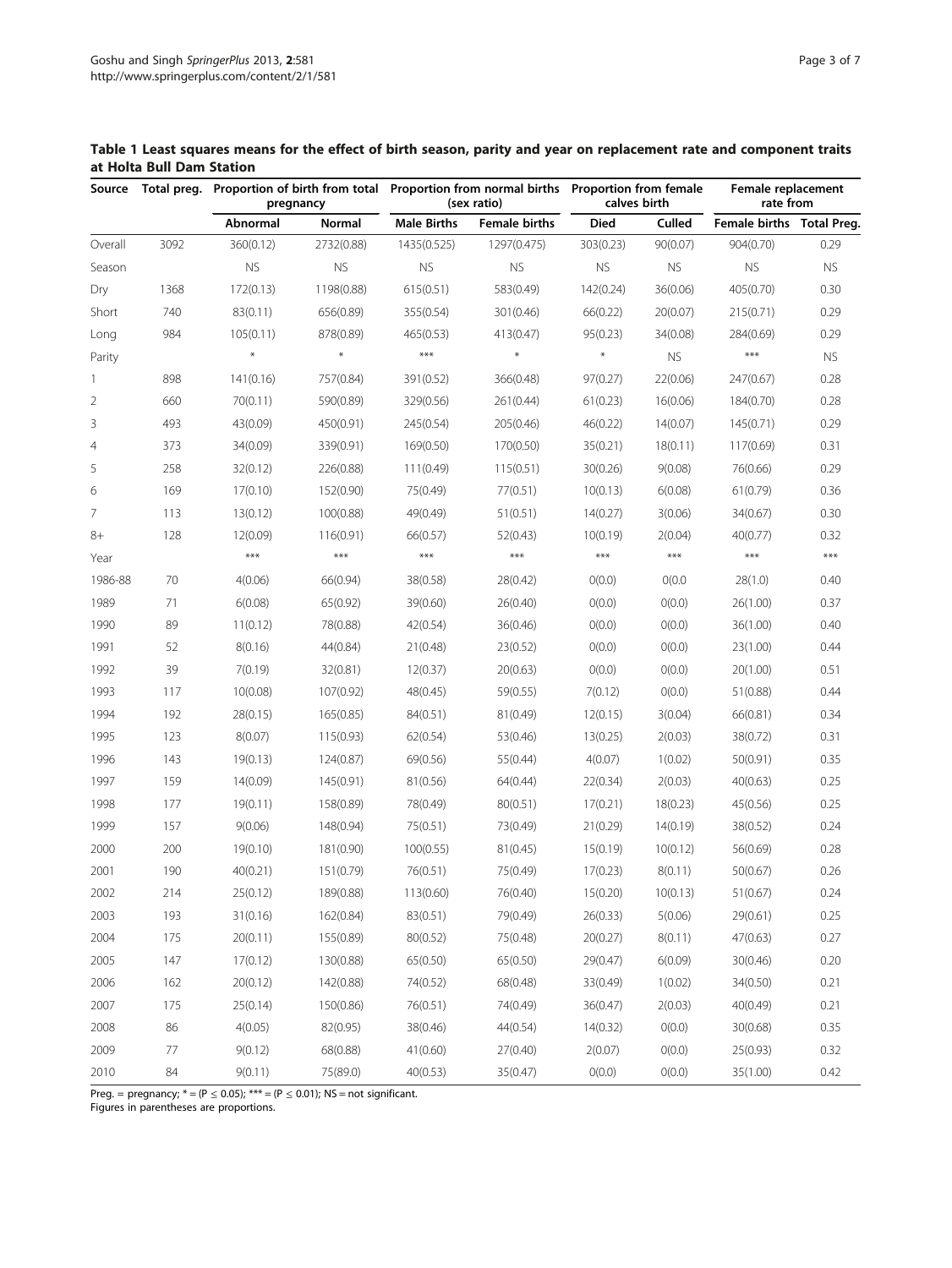Where,

 $K(average number of progenies per sire)$ 

$$
=1/S\text{-}1\left(\sum ni\text{-}\sum n_i^2/\sum n_i\right)
$$

Where,

 $S =$  number of sires;

N = total number of observations;

 $n_i$  = number of observations for i<sup>th</sup> sire.

Heritability was estimated using paternal half-sib correlation methods using least squares analysis of variance for different traits.

The intraclass correlation (t)  $=$   $\frac{(\sigma^2 s)}{(\sigma^2 s + \sigma^2 w)}$ 

And, heritability  $(h^2) = 4t = \frac{4(\sigma^2 s)}{(\sigma^2 s + \sigma^2 w)}$ Where,

 $\sigma^2 s$  = sire component of variance

 $\sigma^2 w = \sigma^2 e =$  error variance

Standard error of heritability estimated according to Tomar et al. [\(1991\)](#page-6-0).

#### Results

#### Averages of replacement rate component traits

The overall averages were 12.0% and 88.0%, 52.5% and 47.5%, 23.0% and 7.0% and 70.0% and 29.0% for abnormal births, normal births, sex ratios, mortality, culling, replacement rate based on female births and total pregnancy, respectively (Table [1\)](#page-2-0). Parity and year of calving were found to be significant, except parity effects on culling rate and replacement rate based on total pregnancies, which were non-significant. The season differences for all the traits observed were non-significant.

#### Heritability of replacement rate component traits

The heritability estimates of replacement rate and its component traits are given in Table 2. Low  $h^2$  were observed for total calves born, total normal calves born and female calves born which were  $0.11 \pm 0.018$ ,  $0.12 \pm 0.018$ 0.018 and  $0.10 \pm 0.019$ , respectively. The heritability estimate of selective value i.e. the total female calves

Table 2 Heritability of replacement rate and its component traits in Holstein Friesian at Holeta Bull Dam Station

| <b>Trait</b>                             | Heritability $\pm$ SE |  |  |  |  |  |
|------------------------------------------|-----------------------|--|--|--|--|--|
| Abnormal births                          | $0.16 \pm 0.009$      |  |  |  |  |  |
| Sex ratio                                | $0.10 + 0.019$        |  |  |  |  |  |
| Mortality                                | $0.18 + 0.029$        |  |  |  |  |  |
| Culling                                  | $0.71 + 0.029$        |  |  |  |  |  |
| Replacement rate from female calves born | $0.66 + 0.029$        |  |  |  |  |  |

reached to milking herd was observed to be 0.66 ± 0.029 and this value was high; however, the value for coefficient of gene replication was negative and very small.

#### **Discussion**

#### Averages of replacement rate component traits

The overall average incidence of abnormal birth rates based on total pregnancies was 12.0% while 88.0% of births were normal (Table [1](#page-2-0)). Similar prenatal death rates were reported by Singh et al. ([2002\)](#page-6-0) in Holstein × Sahiwal, Atrey [\(2003](#page-5-0)) in Frieswal crosses and Birhanu et al. [\(2011](#page-5-0)) in Holstein Friesian. The average abnormal births in Holstein Friesian were higher in dry season than both rainy seasons but the differences were non-significant. This might be because of very low seasonal climatic variations in the area. However, significant season effects on abnormal births in exotic and crossbred cows were observed by Atrey [\(2003](#page-5-0)) and Banik and Naskar [\(2006](#page-5-0)). The differences in observations could be due to wide differences in seasonal climatic conditions of the locations where the different herds were located.

The parity of calving had significant effects ( $P \le 0.05$ ) on prenatal calf losses due to abnormal birth in Holstein Friesian and agreed with those observed by Kumar et al. ([1995\)](#page-5-0), (Mehrotra and Dey [1998b](#page-5-0)) in exotic and crossbred cattle. The highest incidences of abnormal births (16.0%) in first parity could be related to under developed reproductive system in younger cows by the time of their first calving, resulting in dystocia and prenatal death of calves. This observation was in conformity with Birhanu et al. ([2011\)](#page-5-0). The year effects on abnormal births were significant ( $P \le 0.01$ ). This could be attributed to change in management and health care of lactating cows over different years. Similar results were observed by Kumar et al. ([1995](#page-5-0)) and Mukherjee and Tomar ([1997b](#page-5-0)).

The overall male (52.5%) and female (47.5%) sex ratio was significantly deviated from expected sex ratio of 1:1  $(\chi^2$  <sub>c (1, 0.01)</sub> =7.31). Similar findings were reported by Atrey ([2003\)](#page-5-0) and Banik and Naskar ([2006](#page-5-0)). Season effects for sex ratio were non-significant indicating that the trait is mostly determined by chance factor and not by environment. Similar observations were also reported by Mukherjee et al. [\(2000\)](#page-5-0) and Atrey ([2003\)](#page-5-0). The male birth varies from 49.0% to 57.0% among different parities and the differences in sex ratios among parities within male and female groups were significant ( $P \le 0.01$ ). These findings were contrary to the reports of Rawal and Tomar ([1995](#page-6-0)) and Mukherjee et al. ([2000](#page-5-0)). The observed higher male calf ratio than the overall average sex ratio in the young and older cows were in agreement with Tomar and Verma ([1988a](#page-6-0)). Such difference in observations for a chance determined trait cannot be explained with valid and logical reasons. The year effects on sex ratios were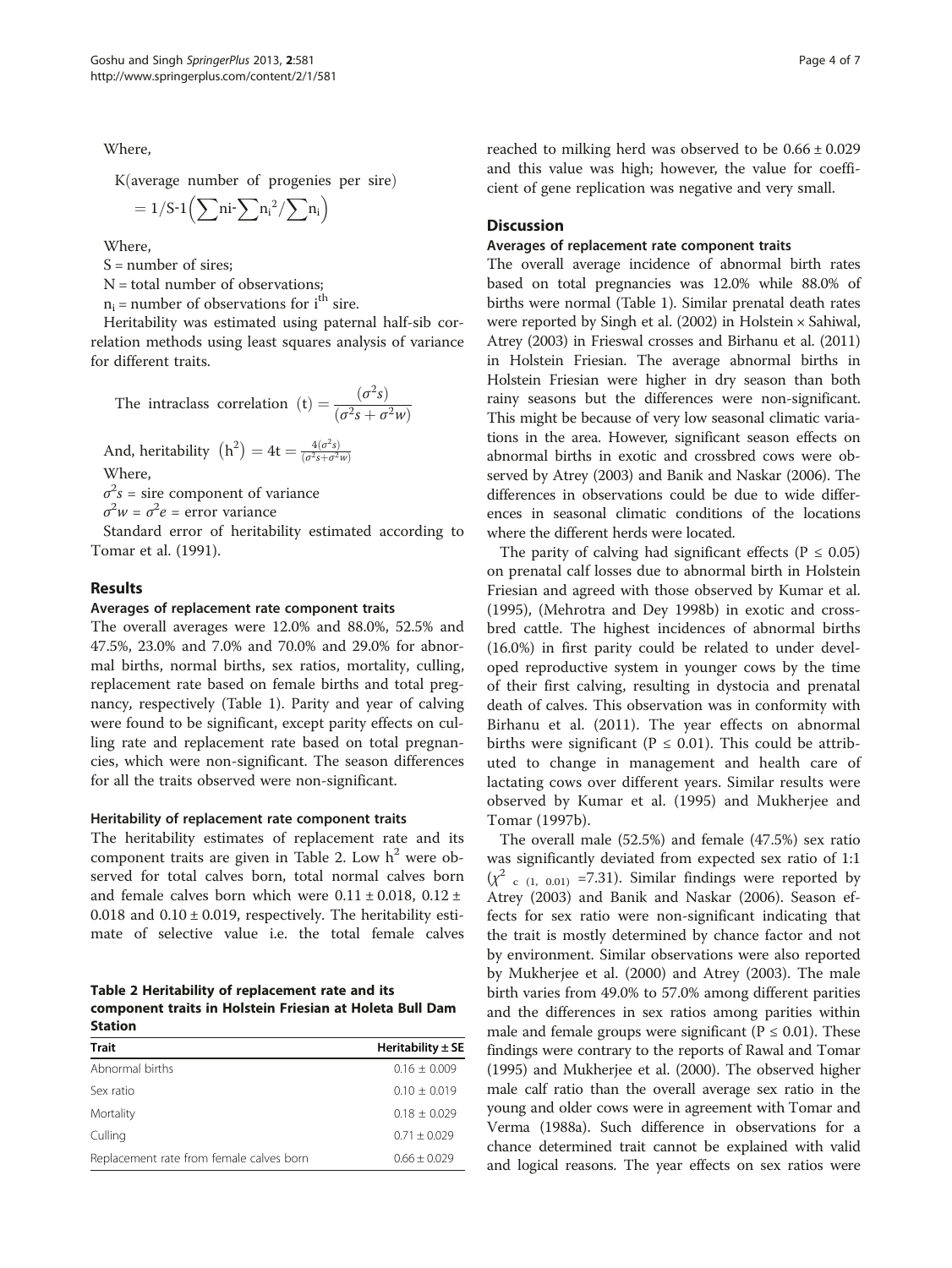significant ( $P \le 0.01$ ) and agreed with Kumar et al. [\(1992](#page-5-0)) and (Lathwal and Kumar [1993\)](#page-5-0).

The average mortality rate in females from birth to age at first calving was found to be 23.0%. This mortality rate was high and could be related to inadequate health and feeding management of heifers, confirming observations of Birhanu et al. ([2011\)](#page-5-0). Higher mortality rates of 35.4 to 63.0% among female calves were reported by Banik and Naskar ([2006](#page-5-0)). The difference in observations of various workers may be attributed to the variations in herd management practices at different farms. Season effects on mortality rates of females from birth to age at first calving were found to be non-significant. Similar non significant season effect on females mortality were observed by (Lathwal and Kumar [1993](#page-5-0)) and Mukherjee and Tomar [\(1997b\)](#page-5-0) for various cattle herds. Parity effects on female's mortality from birth to age at first calving were found to be significant ( $P \le 0.05$ ). The highest mortality was observed in the first parity cows which could be because of lesser skeletal development. Higher mortality of calves from older cows could be attributed to the small sample size. Significant parity effects on calf mortality were reported by Singh et al. ([2002](#page-6-0)) and Atrey ([2003](#page-5-0)). On the contrary, non-significant parity effects on female calf mortality were reported by Mukherjee and Tomar ([1997b](#page-5-0)) and (Tomar and Verma [1988a](#page-6-0)). Dairy production in tropical countries like Ethiopia is influenced by poor adaptation of exotic breeds and high calf mortality. After studying the dynamics of Friesian herds in four dairy farms Menjo et al. [\(2009\)](#page-5-0) concluded that 25% of the Holstein Friesian cattle born on the Kenyan large scale farms were lost before reaching to a productive age, indicating the limitations of such animals' adaptability to the prevailing environmental conditions. Moreover, Moran ([2011\)](#page-5-0) reviewed 17 studies documented on mortality of calves in Asia, tropical Africa and south America and summarized that pre-weaning calf mortality ranged from 15 to 25% and often as high as 50%. The main reasons attributed to the death of exotic breeds in these countries were poor adaptation coupled with poor health, feeding and management problems.

The year differences in mortality rates of the Holstein Friesian heifers were found to be highly significant ( $P \leq$ 0.01). This could be attributed to the management and environmental differences over different years and agreed with reports of Rawal and Tomar [\(1994b](#page-6-0)), Mukherjee and Tomar [\(1997b\)](#page-5-0). However, values for the year 2010 should be interpreted cautiously since animals may not get sufficient time for expression of component traits.

The overall female culling rate up to age at first calving, computed from total female calves born was observed to be 7% (Table [1\)](#page-2-0). Lower culling rate in female calves were reported by (Chaudhery et al. [1984](#page-5-0)) and Singh et al. [\(1987](#page-6-0)) for Friesian × indigenous crosses breeds. However, Shahi

and Kumar ([2006\)](#page-6-0) reported a higher culling rate of 17.8% for Holstein crosses. The observed variations among the reports may be because of the differences in the management practices, standards of culling and replacement need at different livestock farms. Season differences in culling rates of female calves were found to be statistically nonsignificant. These results agreed with the reports of (Lathwal and Kumar [1993](#page-5-0)) and Mukherjee and Tomar ([1997b](#page-5-0)). The differences in heifer's culling rates according to dam's parity order were non significant and agreed with Singh ([2001\)](#page-6-0) and Atrey ([2003\)](#page-5-0).

Year differences for culling rates in female calves were highly significant ( $P \le 0.01$ ). This could be resulted from the variations in disease incidences, climatic conditions, management practices, replacement need and availability of replacement heifers over different years. Significant differences over years for culling rate have been reported by (Tomar and Rawal [1996\)](#page-6-0) and Mukherjee and Tomar ([1997b\)](#page-5-0).

The overall replacement rate in Holstein Friesian computed from total female calves born was 70.0%. These observations agreed with 68.5% (Tomar and Verma [1988a](#page-6-0)) and 69.5% (Tomar and Rawal, [1994](#page-6-0)). However, female replacement rate at Holeta was lower than 92.2% (Tomar and Verma [1988b\)](#page-6-0) and 74.7% Atrey [\(2003](#page-5-0)) reported for different cattle herds. The differences due to season of calving in replacement rate from female calf born were found to be non significant. However, significant effects of season of calving on replacement rate on female calf's basis were reported by Tomar and Verma [\(1988a](#page-6-0)) and Atrey ([2003\)](#page-5-0). Dams' parity order was significant and ranged from 66% in  $5<sup>th</sup>$  parity to 83% in  $8<sup>th</sup>$  parity. Similar findings were reported by (Lathwal and Kumar [1993\)](#page-5-0) and Tomar and Rawal [\(1994](#page-6-0)). Lower replacement rate in some parity could be related to the combined effect of high mortality, culling and high male births.

The year differences (Table [1\)](#page-2-0) in replacement rates basis on female calves born were highly significant ( $P \leq$ 0.01). This could be attributed to the differences in culling and mortality of female calves over different years and supported by the findings of (Lathwal and Kumar [1993](#page-5-0)) and Atrey [\(2003\)](#page-5-0). However, Tomar and Verma ([1988b\)](#page-6-0) reported non-significant year effects on replacement rate computed from female calves born.

The overall replacement rate computed from total pregnancies was estimated as 29.0%. These observations indicated that about 3 to 4 pregnancies were required to produce one heifer replacement. The present overall replacement rate from total pregnancies was lower than the reports of Tomar and Rawal [\(1994\)](#page-6-0), and (Tomar and Verma [1988a\)](#page-6-0). The season differences in replacement rates based on total pregnancies was not significant and agreed with Tomar and Rawal [\(1994](#page-6-0)). Whereas, Tomar and Verma ([1988a\)](#page-6-0) and Atrey [\(2003\)](#page-5-0) has reported significant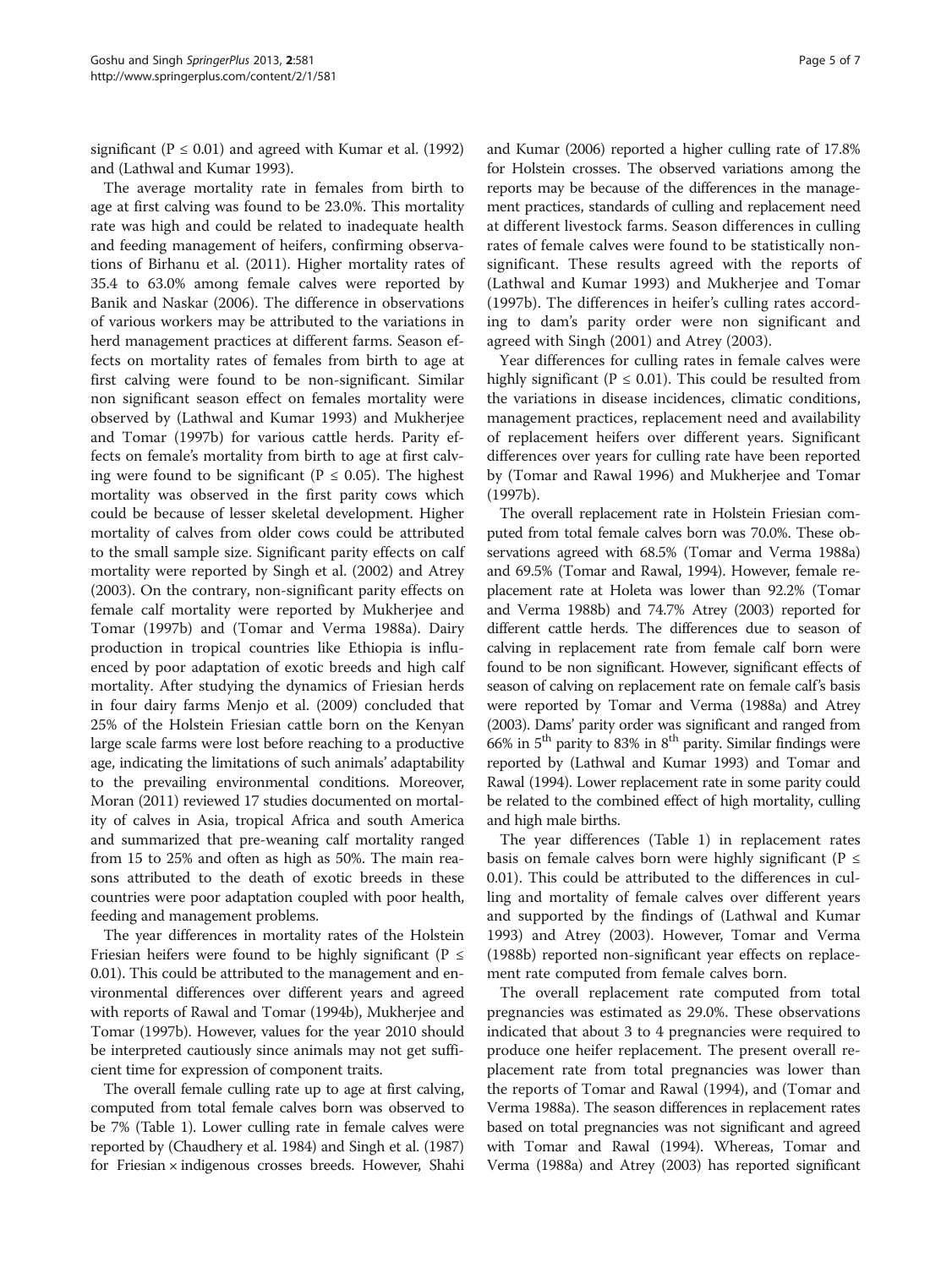<span id="page-5-0"></span>season effects on replacement rate based on total pregnancies. The average replacement rate based on total pregnancies among dam's parities ranged from lowest of 28% in 1st and  $2<sup>nd</sup>$  parity to 36% in 6<sup>th</sup> parity. However, no definite trend was observed for replacement rate among dam's parities and the observed differences were non-significant.

The year effects on replacement rate based on total pregnancies were highly significant ( $P \le 0.01$ ). Significantly lower replacement rates in some years may be because of very high abnormal birth, mortality and culling rates during these years. These findings agreed with Tomar and Rawal [\(1994\)](#page-6-0) and Atrey (2003).

#### Heritability of replacement rate component traits

The low heritability  $(0.16 \pm 0.01)$  of abnormal birth in Holstein Friesian indicated very small chances of reducing the abnormal birth through selection. This finding was in complete conformity with the reports of (Rawal and Tomar [1996c\)](#page-6-0). However, Rawal and Tomar [\(1996a](#page-6-0)) and Atrey (2003) have reported heritability values ranging from 0.042 to 0.10. The low heritability  $(0.10 \pm 1.00)$ 0.02) for sex ratio could be due to chance factor and was in agreement to that of 0.095 (Rawal and Tomar [1995](#page-6-0)). Very low heritability estimates (0.016) for sex ratio have been observed by Lathwal and Kumar (1993) in zebu and 0.017 by Powell et al. ([1975\)](#page-6-0) in exotic cattle. These reports showed that the variation in sex ratio was mainly due to non genetic factors consisting of random union of gametes in determination of sex of the calf.

The heritability estimate of mortality in Holstein Friesian female calves was  $0.18 \pm 0.03$  suggesting that selection could be used for reducing the mortality rate in female calves genetically. Very close findings were reported by Atrey (2003). Medium heritability estimate (0.38) was found Lathwal and Kumar (1993) for the mortality in female calves. Improvement in non-genetic factors viz. feeding, health and overall management of heifers could be more helpful in reducing the female calf mortality. The heritability of culling rate in female calves from birth to age at first calving was high  $(0.71 \pm 1)$ 0.03), suggesting that culling rate in female calves could be altered through selection among the female progenies of the different sires. Moreover, culling in female calves as a result of poor growth, reproductive problems and susceptibility to diseases and parasites might have been influenced by inherited genes related to the genetic makeup of the calf, hence contributing to the high heritability of the trait. However, lower heritability values of culling rate than the present estimate were reported by (Schwenger et al. [1989\)](#page-6-0) and Atrey (2003) for different breeds of cattle. Replacement rate from female calf births had high heritability  $(0.66 \pm 0.03)$  indicating and sires of the daughter greatly affected the status of female calves reaching to the milking herd. Lower heritability

of 0.23 (Mukherjee and Tomar 1997b) has been reported for a tropical breed of cattle. In the present study ANOVA method without transformation was used. Since the method can present negative estimates especially when the error term is high, it is plausible to consider linear threshold model for genetic analysis for big data set.

#### Conclusion

From the foregoing discussion, it could be concluded that on an average 3.45 pregnancies are required to produce one heifer that become replacement of the old and low producer cows. Further, sufficient additive genetic variance was available to affect the selection for low incidence of abnormal births, low female calf mortality rate, and low female culling rate.

#### Competing interests

The authors declare that they have no competing interests.

#### Authors' contributions

GG: participated data collection analysis, interpretation of results and writing the manuscript. HS: contributed to data analysis, interpretation and editing the manuscript. All authors read and approved the final manuscript.

#### Authors' information

GG: MSc in Animal Production, Assistant Professor, PhD scholar. HS: PhD, Professor in Animal Breeding, advisor.

#### Acknowledgments

The authors would like to thank the National Artificial Insemination Centre for permitting us to use the data. We are indebted to the management unit and experts of the Holeta station for collaborating in data collection.

#### Received: 18 April 2013 Accepted: 7 October 2013 Published: 31 October 2013

#### References

- Atrey RK (2003) Genetics of replacement rate in Frieswal cattle. Ph.D. Thesis. G.B. Pant University of Agriculture and Technology, Pantnagar
- Banik S, Naskar S (2006) Effect of non-genetic factors on replacement rate and its components in Sahiwal cattle. Indian J Anim Sci 76(4):34–345
- Birhanu Y, Fikre L, Gebeyehu G (2011) Calf survival and reproductive performance of Holstein-Friesian cows in central Ethiopia. Trop Anim Hlth Prod 43:359–365
- Chaudhery G, Banerjee GC, Guha H (1984) Genetic and environmental causes of variations in the mortality rates among the crossbred calves of Jersey × Hariana and Holstein × Hariana types. Indian J Anim Hlth 23:125–129
- HARC (Holeta Agricultural Research Center) (2008) Holeta Agricultural Research center 2008 Annual Report
- Kumar A, Lavania GS, Lathwal SS (1992) Sex ratio in crossbred cattle. Indian J Anim Res 26:25–28
- Kumar A, Chaudhary SR, Sachdeva GK (1995) Abnormal termination of pregnancies in crossbred cattle. Indian J Dairy Sci 48:404–407
- Lathwal SS, Kumar A (1993) Genetics of replacement rate and its components in Red Sindhi cows. Indian J Vet 71:892–896
- Mehrotra S, Dey A (1998b) Calving pattern and sex ratio in exotic and crossbred cattle reared under suitable climate. Indian J Vet 75:1126–1127
- Menjo DK, Bebe BO, Okeyo AM, Ojango JMK (2009) Survival of Holstein-Friesian heifers on commercial dairy farms in Kenya. Appl Anim Husb Rural Dev 2:14–17
- Moran JB (2011) Factors affecting high mortality rate of dairy replacement calves and heifers in the tropics and strategies for their reduction. Asian-Australian J Anim Sci 9:1318–1328
- Mukherjee K, Tomar SS (1997b) Genetics of female calf losses up to maturity and replacement rate in crossbred cattle. Indian J Dairy Sci 50(6):473–476
- Mukherjee K, Tomar SS, Singh RB (2000) Variability in sex ratio. J Anim Res 34(1):24–28